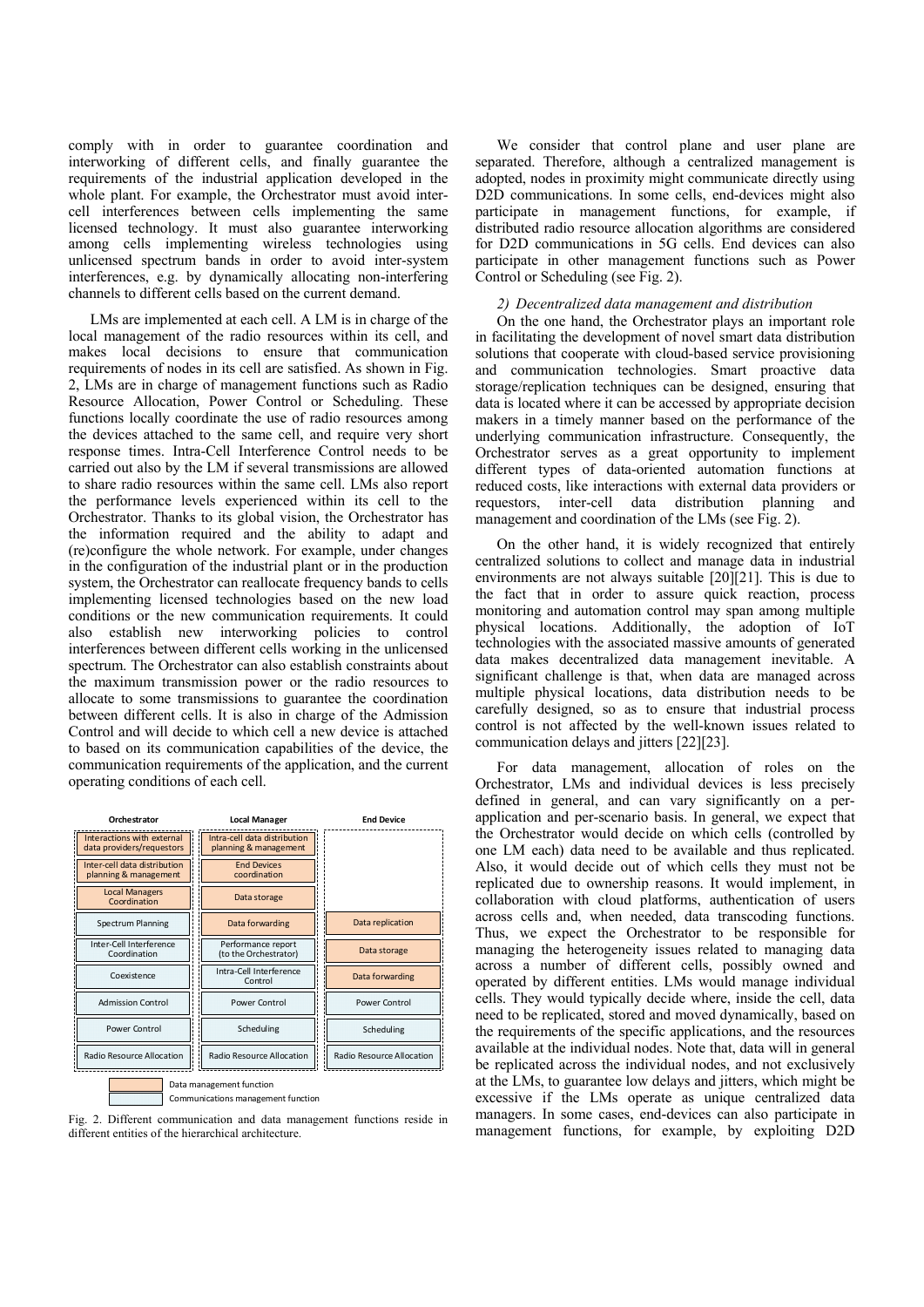communications to directly exchange data between them, implementing localized data replication or storage policies. In those cases, the data routing is not necessarily regulated centrally, but can be efficiently distributed, using appropriate cooperation schemes. In the architecture, therefore, the control of data management schemes can be performed centrally at the Orchestrator, locally at the LMs, or even at individual devices, as appropriate. Data management operations become distributed, and exploit devices which lie between source and destination devices, like the use of proxies for data storage and access [24], discussed in more detail in Section VI.

## *C. Multi-tier organization*

In the proposed architecture, cells are organized in different tiers depending on the communication requirements of the industrial application they support. LMs of cells in different tiers consider the use of different management algorithms to efficiently meet the stringent requirements of the different industrial applications they support. For example, regarding scheduling, a semi-persistent scheduling algorithm could be applied in LTE cells to guarantee ultra-low latency communications; semi-persistent scheduling algorithms avoid delays associated to the exchange of signaling messages to request (from the device to the eNB) and grant (from the eNB to the device) access to the radio resources. However, semipersistent scheduling algorithms might not be adequate for less demanding latency requirements due to the potential underutilization of radio resources. The different requirements in terms of latency and reliability of the application supported by a cell also affects the exact locations where data should be stored and replicated. For example, in time-critical applications, the lower the data access latency bound is, the closer to the destination the data should be replicated.

The requirements of the nodes connected to a cell also influence the type of interactions between the LM of the cell and the Orchestrator. LMs of cells that support communication links with loose latency requirements can delegate some of their management functions to the Orchestrator. For these cells, a closer coordination between different cells could be achieved. Management decisions performed by LMs based on local information are preferred for applications with ultra-high demanding latency requirements (see Fig. 3).



RT ≡ Real Time, nRT ≡ non Real Time

Fig. 3. LM-Orchestrator interaction at different tiers of the management architecture.

### V. VIRTUALIZATION AND SOFTWARIZATION

Efficiency, agility, and speed are fundamental characteristics that future communication and networking architectures must accomplish to support the high diverging and stringent performance requirements of future

communication systems (including but not limited to the industrial ones) [25]. In this context, the communication and data management architecture proposed in this paper considers the use of RAN Slicing and Cloud RAN as enabling technologies to achieve the sought flexibility and efficiency.

### *A. RAN Slicing*

The proposed architecture considers the use of heterogeneous communication technologies. The assignment of communication technologies to industrial applications does not need to necessarily be a one-to-one matching. There is a clear trend nowadays in designing wireless technologies such that they can support more than one type of application even belonging to different "verticals", each of them with possibly radically different communication requirements. For example, LTE or 5G can be used to satisfy the ultra low-latency and high reliability communications of a time-critical automation process. The same networks could also support applications that require high throughput levels, e.g. virtual reality or 4K/8K ultra high definition video. This is typically achieved through network virtualization and slicing to guarantee isolation of (virtual) resources and independence.

In the proposed architecture, each cell can support several industrial applications with different communication requirements. The industrial applications supported by the same cell might require different management functions or techniques to satisfy their different requirements in terms of transmission rates, delay, or reliability. Moreover, it is important to ensure that the application-specific requirements are satisfied independently of the congestion and performance experienced by the other application supported by the same cell, i.e., performance isolation needs to be guaranteed between different applications. For example, the amount of traffic generated by a given application should not negatively influence the performance of the other application. In this context, we propose the use of RAN Slicing to solve the abovementioned issues. RAN Slicing is based on SDN (Software Defined Networking) and NFV (Network Function Virtualization) technologies and proposes to split the resources and management functions of a RAN in different slices to create multiple logical (virtual) networks on top of a common network [26]. Each of these slices, in this case, virtual RANs, must contain the required resources needed to meet the communication requirements of the application or service that such slice supports. One of the main objectives of RAN Slicing is to assure isolation in terms of performance [26]. In addition, isolation in terms of management must also be ensured, allowing the independent management of each slice as a separated network. As a result, RAN Slicing becomes a key technology to deploy a flexible communication and networking architectures capable to meet the stringent and diverging communication requirements of industrial applications, and in particular, those of URLLC. 2018 14th Annual Conference on Wireless On-demand Network Systems and Services (WONS)<br>
minimize scaling the stress of the stress of the stress of the stress of the stress of the stress of the stress of the stress of the s

Each slice of a physical cell is referred to as virtual cell in this work (Fig. 4). Virtual cells resulting from the split of the same physical cell can be located at different levels of the multi-tier architecture depending on the communication requirements of the applications. Each virtual cell implements the appropriate functions based on the requirements of the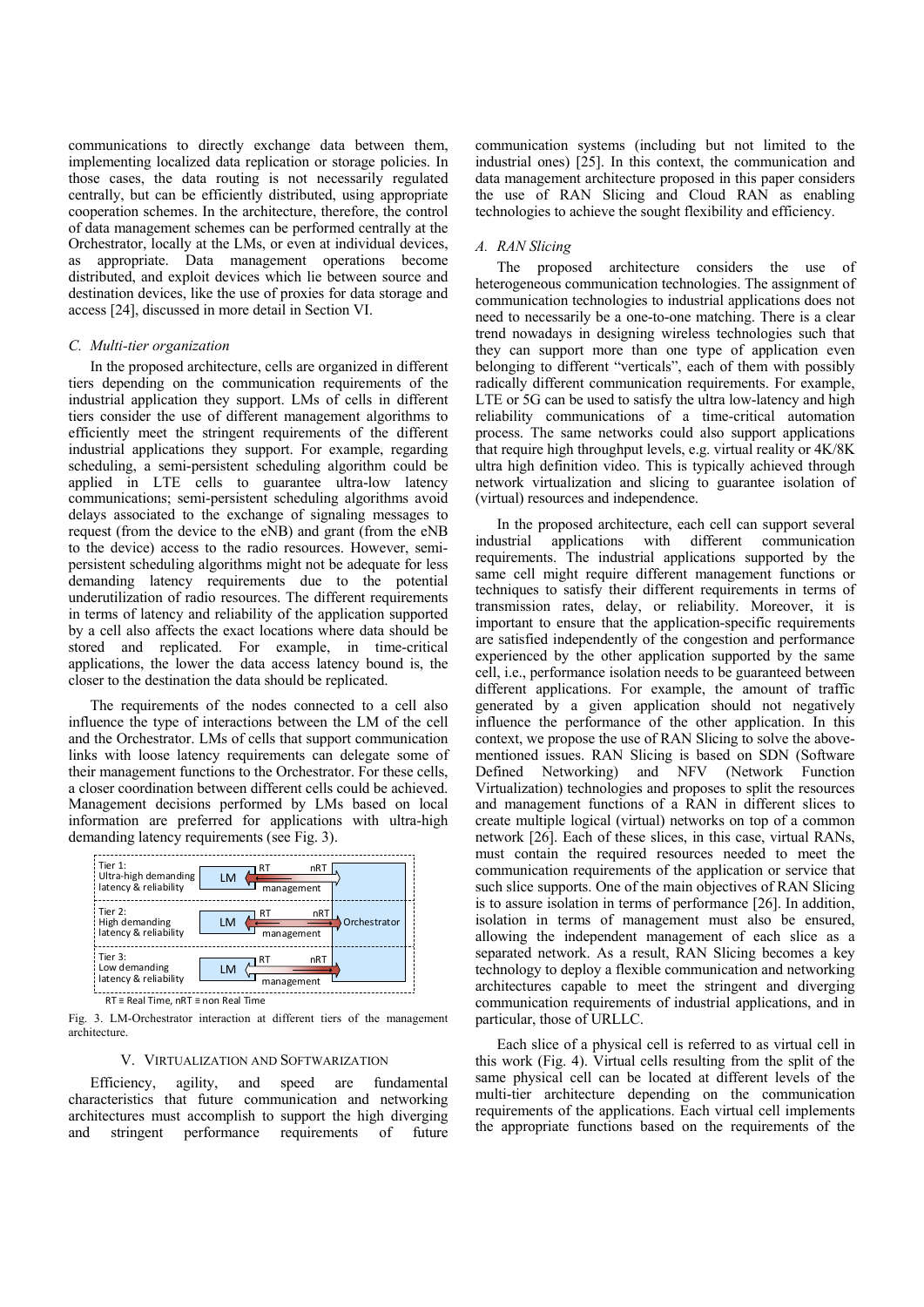

Fig.4. Virtual cells based on RAN Slicing.

application supported and must be assigned the RAN resources required to satisfy the requirements of the communication links it supports. The amount of RAN resources (e.g., data storage, computing, radio resources, etc.) allocated to each virtual cell must be dynamically adapted based on the operating conditions such as the amount of traffic, or the link quality. The Orchestrator is the management entity in charge of creating and managing RAN slices or virtual cells. Thanks to the reports received from the LMs, the Orchestrator has a global view of the performance experienced at the different (virtual) cells. As a result, it is able to decide the amount of RAN resources that must be assigned to each virtual cell to guarantee the communication requirements of the applications. With respect to data management functions, they will operate on top of the virtual networks generated by RAN Slicing. However, the requirements posed by data management will determine part of the network traffic patterns. Therefore, RAN Slicing defined by the Orchestrator might consider the traffic patterns resulting from data management operations to optimize slicing itself.

#### *B. Cloudification of the RAN*

Cloud-based RAN (or simply Cloud RAN) is a novel paradigm for RAN architectures that applies NFV and cloud technologies for deploying RAN functions [27]. Cloud RAN splits the base station into a radio unit, known as Radio Remote Head (RRH), and a signal processing unit referred to as Base Band Unit (BBU). The key concept of Cloud RAN is that the signal processing units, i.e., the BBUs, can be moved to the cloud. Cloud RAN shifts from the traditional distributed architecture to a centralized one, where some or all of the base station processing and management functions are placed in a central virtualized BBU pool (a virtualized cluster which can consist of general purpose processors to perform baseband processing and that is shared by all cells) [27]. Virtual BBUs and RRHs are connected by a fronthaul network. Centralizing processing and management functions in the same location improves interworking and coordination among cells; virtual BBUs are located in the same place, and exchange of data among them can be carried out easier and with shorter delay.

We foresee cloud RAN as the baseline technology for the proposed architecture, to implement hierarchical and multi-tier communication management. Cloud RAN will be a key technology to achieve a tight coordination between cells in the proposed architecture and to control inter-cell and inter-system interferences. Cloud RAN can support different functional

splits that are perfectly aligned with the foreseen needs of industrial applications [28]; some processing functions can be executed remotely while functions with strong real-time requirements can remain at the cell site. In the proposed communication and data management architecture, the decision about how to perform this functional split must be taken by the Orchestrator considering the communication requirements of the applications supported by each cell.

The Cloud RAN architectural paradigm allows for hardware resource pooling, which also reduces operational cost, by reducing power and energy consumption compared to traditional architectures [27], which results an attractive incentive for industrial deployment. The cloudification of the RAN will also leverage RAN Slicing on a single network infrastructure, and will increase flexibility for the construction of on-demand slices to support individual service types or application within a cell.

# VI. DECENTRALIZED DATA MANAGEMENT

The suggested architecture can be used in order to efficiently deploy data management functions over typical industrial IoT networks. Initial results show that the decentralized data management scheme of the proposed architecture can indeed enhance various target metrics. For example, as shown in [24], by using a subset of the data management functions coming from our architectural design, the industrial network operator is able to significantly improve the data access delay. More specifically, in large scale networks of sensing and actuating nodes, given a set of data, the sets of nodes generating and requesting them, and a maximum data access delay *L*max that requesting nodes can tolerate, the LM (or the Orchestrator) can efficiently identify a limited set of proxies in the network where data should be stored. Given the mentioned constraints, the computationally difficult problem of finding which network nodes to select as proxies can be solved at the LM using appropriate heuristics. Then, the proper assignment of requesting nodes to corresponding proxies can guarantee that the average access delay in the network stays below the given threshold. In fact, this kind of method can significantly outperform both entirely centralized and distributed approaches (which do not typically take into account maximum access delay thresholds), both in terms of access latency and in terms of maximum delay guarantees. For example, in Fig. 5 a simulative performance comparison is displayed. We compare (i) a decentralized data 2018 14th Annual Conference on Wireless On-demand Network Systems and Services (WoNS)<br>
2018 14th Annual Conference on Wireless On-demand Network Systems and Services (Wireless On-demonstration with the same of the same of



Fig. 5. End-to-end latency (number of hops) for three alternative solutions (simulation under ideal conditions [24]).